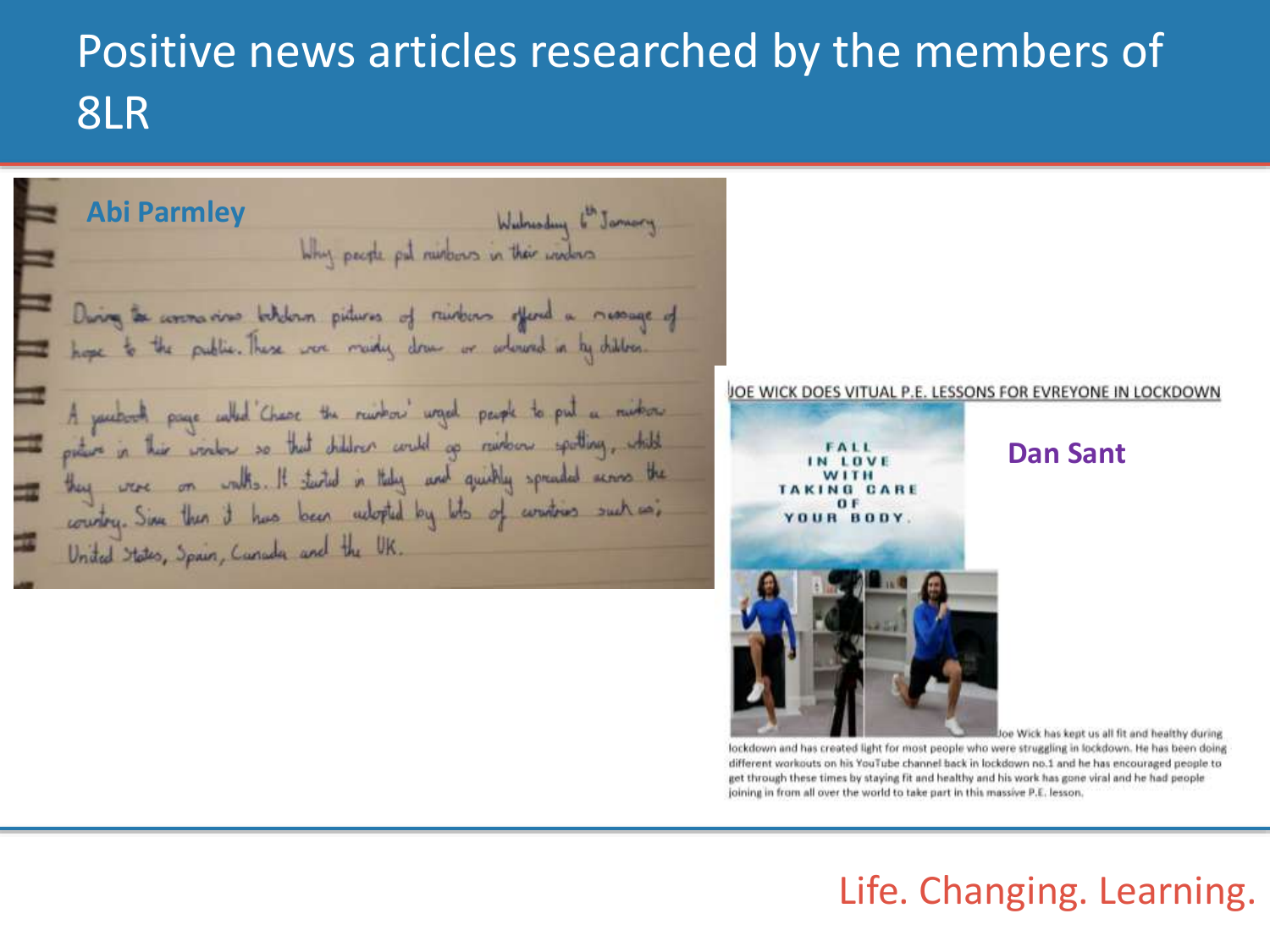# Lucy Bott produced wonderful notes in her RS lesson

Tuesday 5th January 2021 digth. Buddhists felieve all lives have the Same. Settle believe they should do what Recearch comind path on animals nortite time to divinate agest to experience - some people believe it saves lives. - All taking bit to be trid an - Medication wouldn't be made without drimate. - Some people believe consmal testing is AUTIVIA. -Animale have their cars lives to lead. - Drugs of that are that they will work er humans. - Human lives and animal lives are we and anymat were<br>are we as important as each - Anglicans believe winners can be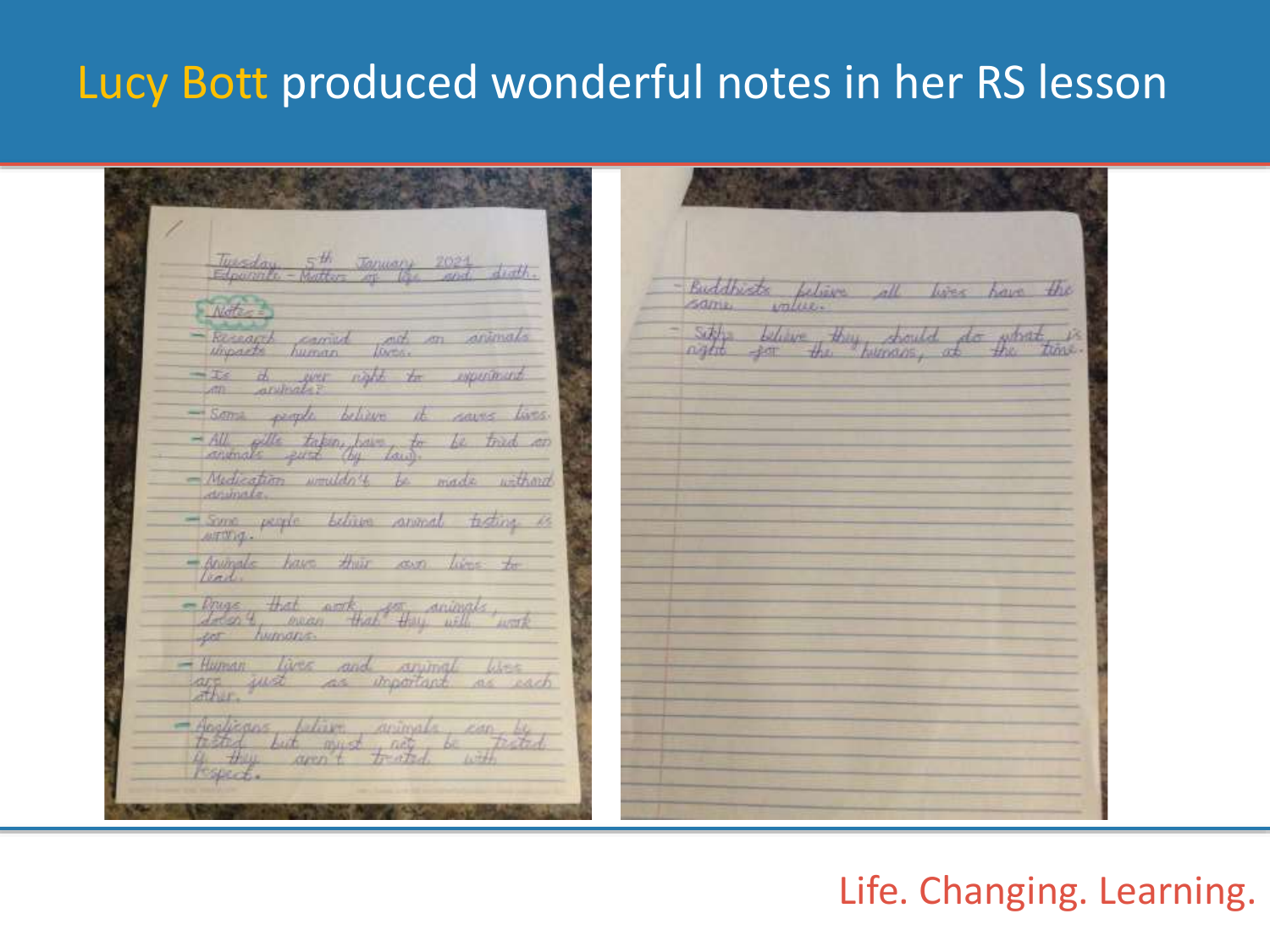# Excellent work from Owen Perkins on King Edward l and the Wool Trade

### Map showing Tegland's must stude links by 1300.



### **The Wool Trade**



### The wool trade

But the ment topoisture made of all rote the stock trade as Europe. La h tear areneal 40,000 sacks of weed new exported, bulletta de Vortifino, for excessive, fixed over 2:4000. aborg-grazing on about different numers in and area in di Elishbetwess, tonic the Street Hunther. Each true fixes: 1260. to 1,198-die sold they would by at least 4,100, as imported auto at their blood and paint new manglains, the Retrainblaff Toron to Balti-

The biggest different fulninger was the wood trade. We obvan training finglend sealthy. English woul was seen as the best in Europe so was in grunt demand by doth rankers. The reside was that by 1980 there were an externed 12 in dilute streep to England and to see of these were raised and kept by ordinary villagers. Hyer, inhis book Ataling a Living to the Middle Aga), estimates that 96 per cent of all wool produced in Fitzgalands cannot filter and the day are also also also also also detect by pointing.

### 7,000: amount of sheep grazing in Holderness. 40,000: Sacks of wool exported per year.

1260-80: Sold wool for at least £200. 12 million: amount of sheep in England in 1300. 66%: of wool in came from small flocks in middle ages. 1300: 12 million sheep in England.

### £200: Minimum price wool was sold at.

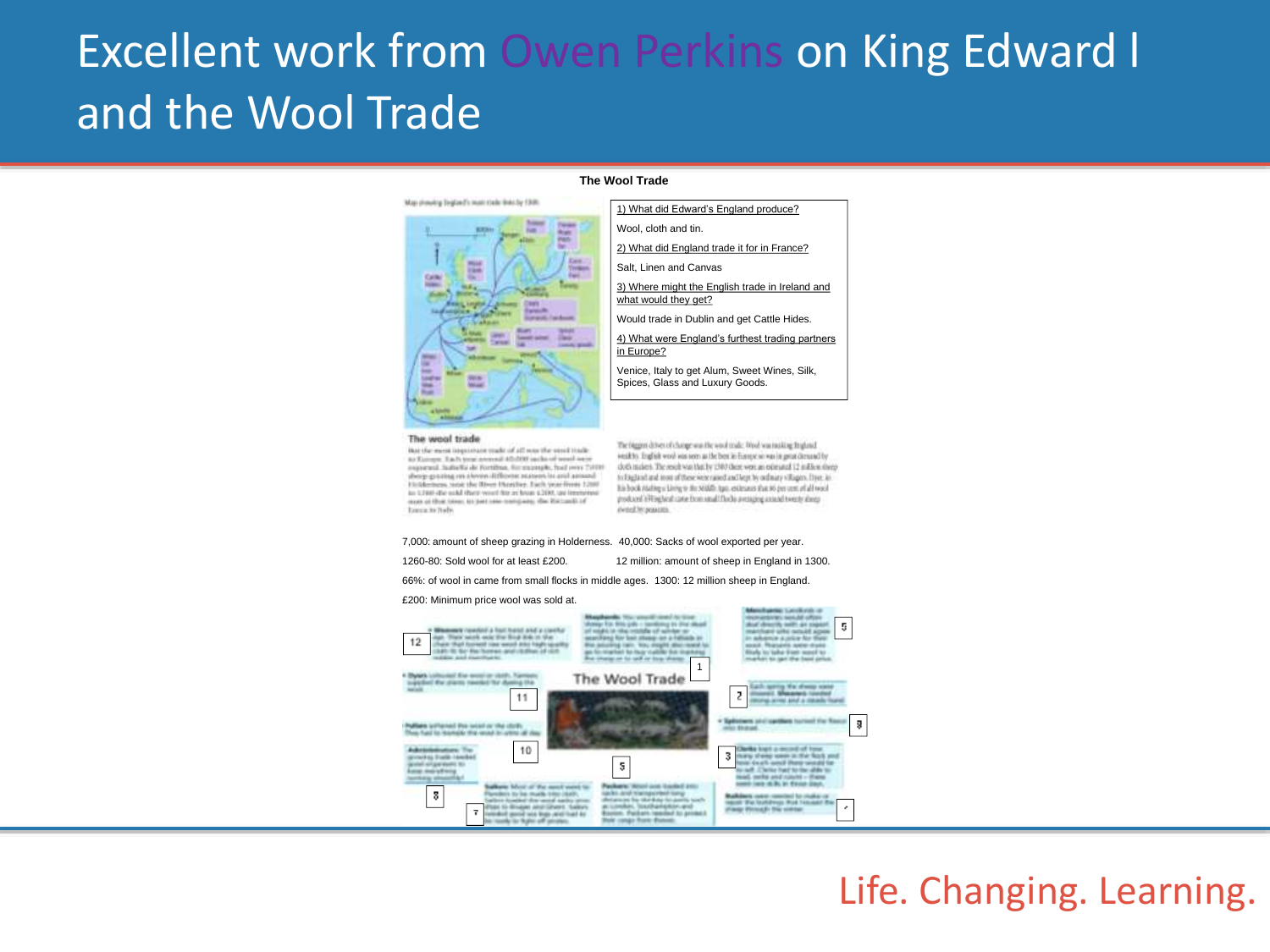# Year 8 have highlighted the important on Dental Hygiene in their PSHE lesson this week

TEF1L  $34.81$ attituted me. ele exercis Allie reuliversin Tell throwing a chew med to **Aaron Cooper-Aston Examines 2.Cavities Harris Broderick** 

### Would you like to have teeth like him?



Think about what damage could be caused if you don't brush your teeth and look after them!!

If you do not brush your teeth and look after you gums then this will happen to you. The reason why his teeth are black is because he has eaten a lot of sugary stuff. If you look after your teeth, then they will be white and healthy. This goes for your gums too - they will be healthy as well.

These are some tips for you to make your teeth healthy

1.You should brush your teeth at least twice a day to clean the food that gets stuck in between the teeth so you can clear that and get rid of some of the bacteria in your mouth

2.The enamel is the thing that keeps your teeth strong because they need to be able to break food down and if you do not have that then your teeth will be very sensitive and very weak. Fun fact, your enamel is the strongest thing in your body even your bones are weaker than your teeth, but the bad thing is that they can not heal after they have been broken whereas bones can heal to form into place.

3. If you do not look after your second pair of teeth then they will start falling out and then you will not be able to eat the food you used to be able to eat. Also, if you don't look after your gums then you will have gum disease and that can cause heart disease because the bacteria can get caught in the blood stream and travel to your heart and then it will settle on your arteries. It could cause inflammation or even a heart attack!

Here are some examples of what can happen to your teeth

1.Tooth decay

2.Cavities

3.Gum disease and so on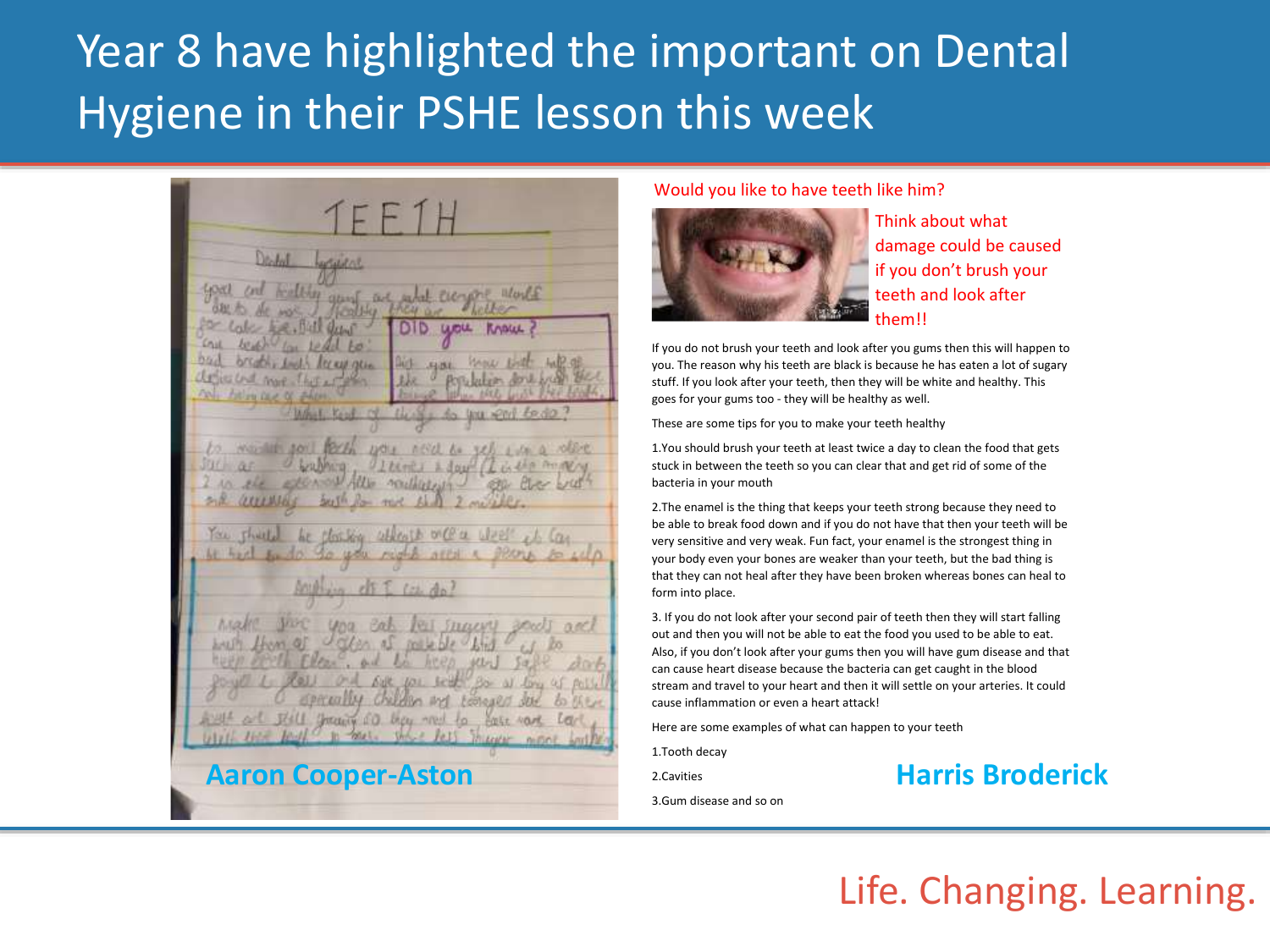## **Why is it important to keep your teeth**

## **healthy?**

It is very important to keep your teeth healthy for a number of reasons that will be answered in this poster.

## **Health facts**

Healthy teeth have a number of benefits, if you take care of them. (for example? What good benefits?) If you do not take good care of your teeth, it can lead to diseases such as: Gum disease

Tooth decay

Bad breath

Continuation of these problems will eventually lead to you either having very bad teeth and poor dental hygiene as an adult, or severe problems that not only involve your mouth, but also other parts of your body. (for example?)

## **Basics for Dental Hygiene**

To maintain good teeth, you will routinely need to brush your teeth twice a day, with a sufficient amount of toothpaste, for two minutes. Another way to keep your teeth in good condition is to use mouthwash. If you do use it, you should always do so after brushing teeth. However, young children under 12 should not use mouthwash containing ethanol or alcohol as this may do more harm than good. However, using alcohol free mouthwash can be a great way to ensure maximum cleanliness and white teeth.

## **Is there any other way to protect your teeth?**

### Well actually, yes!

You can floss after brushing your teeth to get rid of plaque stuck in between your teeth, which can cause problems that could damage teeth and cause problems in gums. Plus, another way is to stop eating as much sugar as possible. Obviously, it's still important to eat some sugar, however overdoing it can intensify the diseases mentioned earlier. (again, can you give some examples Jacob?)

### PSHE:

### O1: gum disease.

Q2:gum disease can be caused by not looking after your teeth. Q3: we visit the dentist because the dentist can see signs of pain that could be caused by the way you treat your teeth.

### Task 1

Q1: You can brush your teeth, go to the dentist and use mouthwash.

Q2: children eat more sugar and sticky foods that are bad for your teeth.

Q3: After eating foods that contain sugar, these molecules combine with saliva and bacteria present in the mouth. This combination leads to plaque on teeth.

Q4: Drinking high amounts of sugar such as pop can have various adverse impacts on your health. These range from increased chances of tooth decay to a higher risk of heart disease and diseases like type 2 diabetes. Instead have apple juice which is still unhealthy but is better than pop.

Task 2: Q1: 2 times a day Q2: plaque

Q3: enamel

Q4: enamel is the inside sensitive part of your tooth bone is an outer part that helps us move.

Q5: gums Q6:it is good to clean teeth because it can help your gums an your testh.

Q7:An untreated cavity can lead to an infection in the tooth called a tooth abscess, having holes in your teeth can not be good.

Q8:if you didn't brush your teeth they would eventually go black wobble and fall out leaving you toothless unless they were baby teeth because adult ones will grow in their place.

### 06/01/21

## **Fin Morgan**



**Contract Avenue State** 

with visible comes bether the base

ing term give sex

ing Local Antonio Tax param







Timit Law There is no in horself is stud into ruin great social at his state-loop good turns one and him it root whist tender





# Life. Changing. Learning.

## **Jacob Daniels**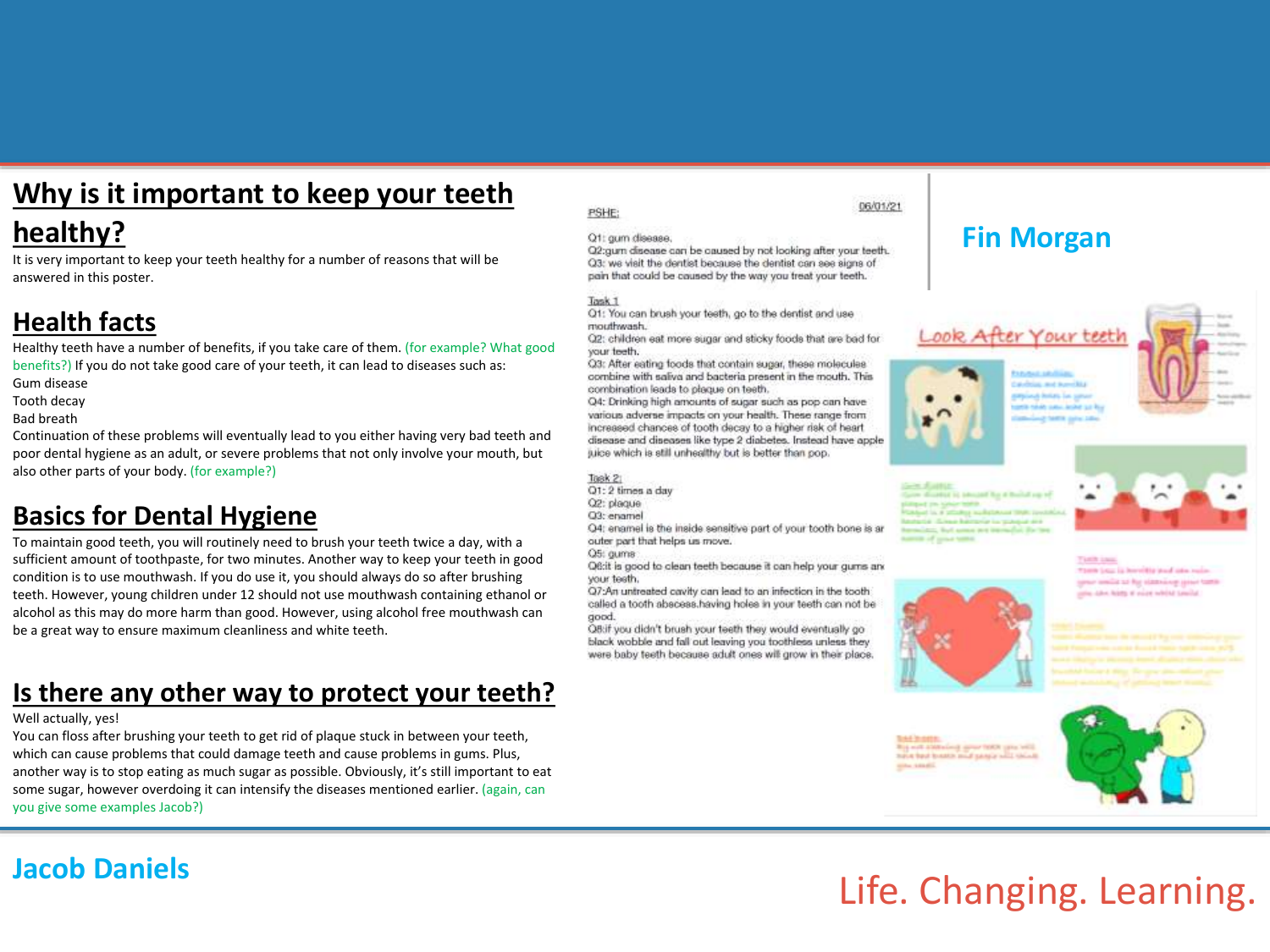## Dental Hygiene

Not taking care of your mouth can lead to many dental problems: bad breath, gum disease, cavities, sensitivity and even tooth loss. But the good news is these issues are preventable, if you brush your teeth for 2 minutes in the morning and 2 minutes in the afternoon everyday!

If you have trouble with that still not working a lot of people use mouth wash, which can help get rid of the plaque that is more difficult to get rid of it you are just using a tooth brush.

A white smile doesn't happen overnight, you must keep on brushing your teeth every single day. However, you are not supposed to use mouth wash every single day, so I highly suggest using mouth wash 2 times a week. But carry on brushing your teeth everyday with or without mouth wash!

Don't wait until it's too late! See your dentist and dental hygienist twice a year for a professional cleaning and checkup. Trained to prevent oral diseases, dental professionals will find the hidden problems you may not be able to see, keeping you aware of the little dental health facts that make big differences in your family's life.





You should trust certain toothbrushes such as Oral B, their toothbrushes keep your teeth 99% clean, while other off-branded tooth brushes, could give you gum disease depending on how good quality the toothbrush is, so always get a toothbrush that is protected by local pharmacies and only dental facilities!

### **Anna Garbett-Sweet Mia Curtis**

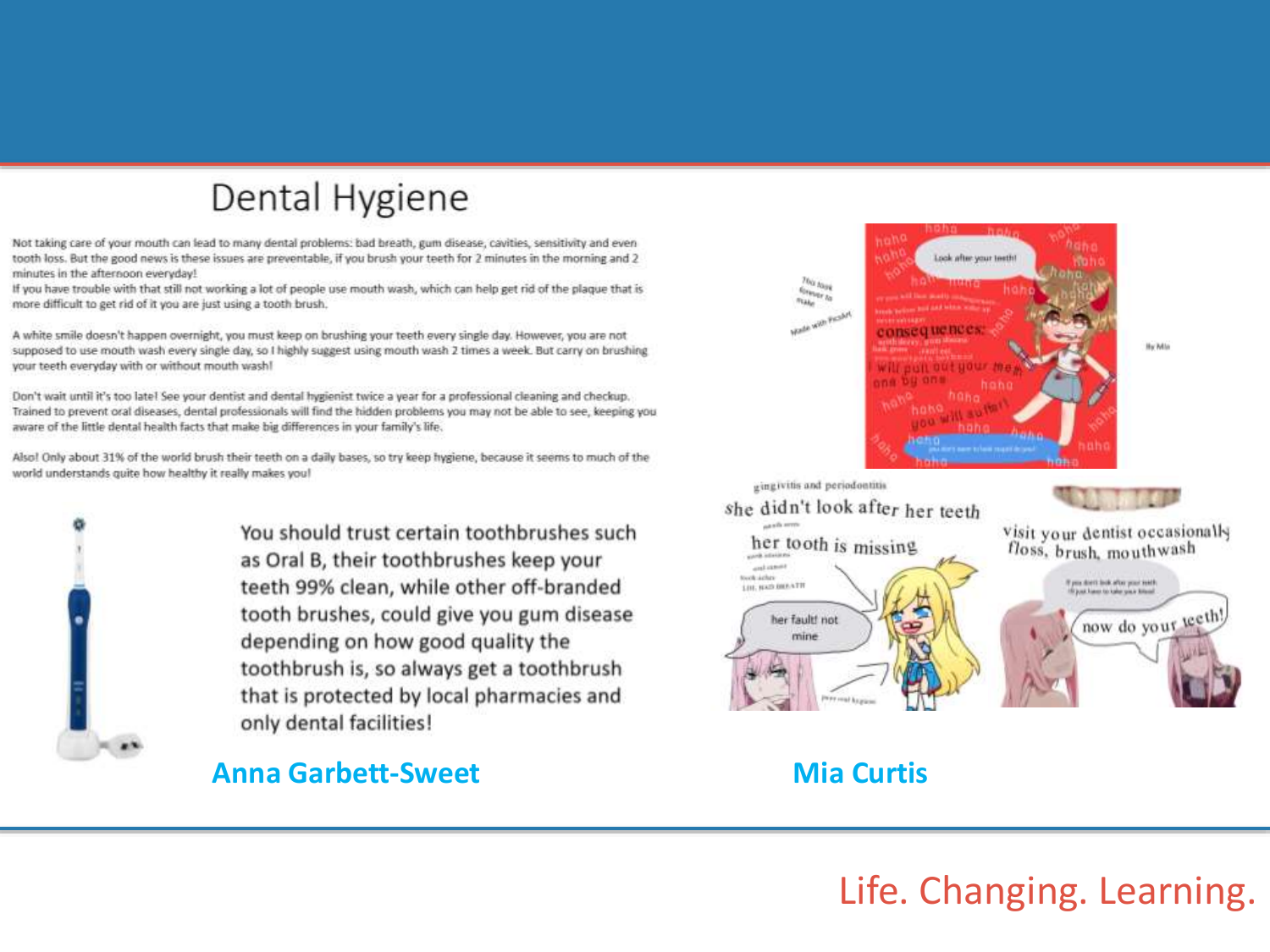# Super Business work from Abi Davis

| lype a firence describer ladvantages dispositionalinges |                                                    |                                                                                                                                                       |                                                                                                                                                                                                                             |
|---------------------------------------------------------|----------------------------------------------------|-------------------------------------------------------------------------------------------------------------------------------------------------------|-----------------------------------------------------------------------------------------------------------------------------------------------------------------------------------------------------------------------------|
| prendicapt                                              | is be withdraw tum woorce.                         | sovers a nord * yound contra<br>allows next assil when fixed on the attours<br>viering up to him. Emborate<br>an agent in there as annot in all there | A unext is overgrad<br>"doouter be agreed<br>· Con be endy long arm                                                                                                                                                         |
| Innec.                                                  | <b>BOGITACIÓN</b><br>W DONOUGH                     | ity numers, and large pathologies.                                                                                                                    | The use repayments & white on any better go<br>living with budgeting bud swept bit do not<br>"Winders may ask or"<br>> horizoned (con by such any Server he appeared)<br>No good getting is an deepid liked non . po-uncent |
| Emolt Predite                                           | <b>SOUTCALOW</b>                                   | Farmers Day<br>by suppliers   & mass, be                                                                                                              | * may not be available<br>Ander possibilition fou in it! you all supplies<br>* oddshonol  thomps<br>about the second were formulated theop, county<br>to be vomined earne sucment powmering not on files                    |
| lease finance                                           | the leave                                          | the legs modered the full and for manufacture<br>might be to convenier<br>Pupinnive to the<br>otlanssht.                                              | a prove is I don't have too higher pread con-<br>Of the asset, love X mights. Startung & work, expect to we<br>the dummon of of awareness, in commences to                                                                  |
| Spart copital                                           | money raised roads<br>Accounted<br>there in a back | by selling desirt hour<br>to be games                                                                                                                 | XM X Ochy<br>available to their<br>dr sich<br>* VONCALLY COMMY<br>provair and \$1000 provait a gregat yes                                                                                                                   |
| <b>VOLTAGOVATION</b><br>DOLLARI<br><b>COMMAN</b>        | <b><i><u>MANASCH</u></i></b><br><b>DOM DOKINA</b>  |                                                                                                                                                       | levertily allows be publicle is an of rasser to your progres<br><b>VOICE PO OF SHOPLO</b><br>WORLEAD! JIMMI, NOW                                                                                                            |

| venture capital money mot is               |                                                    | * the venture + increased |                              |
|--------------------------------------------|----------------------------------------------------|---------------------------|------------------------------|
|                                            | <b>INVESTED by</b>                                 | Capitalists nox usually   |                              |
|                                            | Specialist                                         |                           | Often provide means the cost |
|                                            | I nuestors, usually alser expertise of the finance |                           |                              |
|                                            | in a new or                                        | and busness are high      |                              |
|                                            | espanding                                          | CONTOCTS                  | * there is a                 |
|                                            | businesses                                         |                           | teal danger                  |
|                                            | Investors willing                                  |                           | that control                 |
|                                            | to take higher                                     |                           | Dy The business              |
|                                            | levels as risks.                                   |                           | coured be lost               |
| crowd funding an incontrational "providing |                                                    |                           | tproviding                   |
|                                            | at como priori la junio                            |                           | cheap.or                     |
|                                            | france, involves large amounts free products       |                           |                              |
|                                            | obtaining small quickly                            |                           | COSTS MONEY                  |
|                                            | amounts of Traising                                |                           | · new product                |
|                                            | Maney from a awareness of                          |                           | ideas could                  |
|                                            | large number a new business be capied              |                           |                              |
|                                            | of people Usually or product                       |                           | <b>LUCTURIES</b>             |
|                                            | administered via                                   |                           | PERMERILL                    |
|                                            | the internet                                       |                           | protected.                   |
|                                            |                                                    |                           |                              |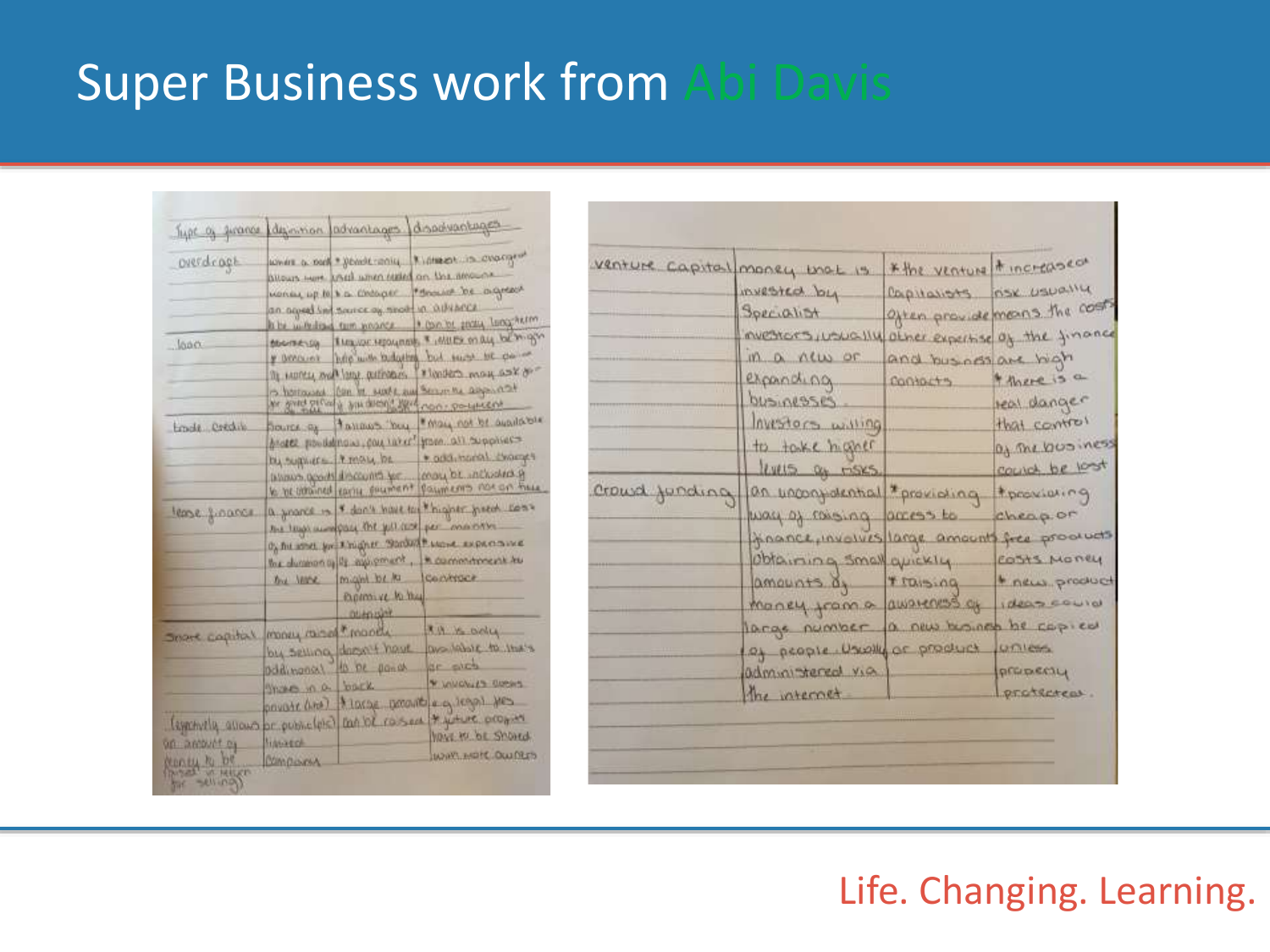# Brilliant Business work from James Gregory

|          | Antario Hoodting decisions<br>73444122                                                                                                                                      |
|----------|-----------------------------------------------------------------------------------------------------------------------------------------------------------------------------|
|          | $=$ $\frac{1}{2}$ $\frac{1}{2}$ $\frac{1}{2}$ $\frac{1}{2}$<br>$=$ 10 $+$ 11m<br>1.418887                                                                                   |
| 4        | "The expect for many re know<br>in products are anywhere it with<br>the our develop products to which<br>the produce mere cacetyred                                         |
| $\sigma$ | MET: MUCKET - The market for question<br>$=$<br>that are presenced in large<br><b>AMMITILIA</b>                                                                             |
|          | - A HAWLER AUTOMOBILITY TO HELD TO<br>something this set this appearance<br>front the complexion l'Aussis Open<br>Shand out Aver of the vice Merce<br>WEIGHT OF VAN FIFTING |
|          | The firming of Actin bring in a<br>Boths expert murket sulln than<br>I like produce it bewar than<br>FRE COMPETION, SAL WIS SWOOLER<br>MUPE Phan anticke cise               |

| define twiting the stress team profit.<br>herme he recovery states and the price of<br>mount proper sell loved by finis them                                                                                                          |
|---------------------------------------------------------------------------------------------------------------------------------------------------------------------------------------------------------------------------------------|
| Specialities - The Assessment of Calif.<br>Chainman that put a in sunt<br>to hap then player out.                                                                                                                                     |
| <b>A give you of promotive for</b><br>buy sweet to would be to<br>to us the public know about<br>her product. De special orders<br>to draw people towards who product<br>≈                                                            |
| Branding is important in a<br>A<br>hasiness as if people home had<br>c<br>your product and like it bless<br>۳<br>20 年<br>May come bock for more and also<br>people May See Flu 10gp and<br>He furious to fund and unbake<br>$17.15 +$ |
| Outrabution is the process of standar<br>a product available for the<br>consumer or business that weeds<br>/ wares it.                                                                                                                |

| 3 MOUM KICKWINDOWNIN ERRAHAY -                                                                                                                  |
|-------------------------------------------------------------------------------------------------------------------------------------------------|
| $\cdot$ Direct<br>a) Montar m                                                                                                                   |
| $\bullet$ fractitional.<br>One disadvantage of direct distrib-<br>writer is that them the Manufacturer<br>Convect an the aspects of assertation |
| so the business has no soul<br>One advantage for having for                                                                                     |
| hir own store would be that<br>The would eventuating have required                                                                              |
| there whenever they need or                                                                                                                     |
| Customers that come in and them<br>sullt as that shop will be<br>want to buy anything.                                                          |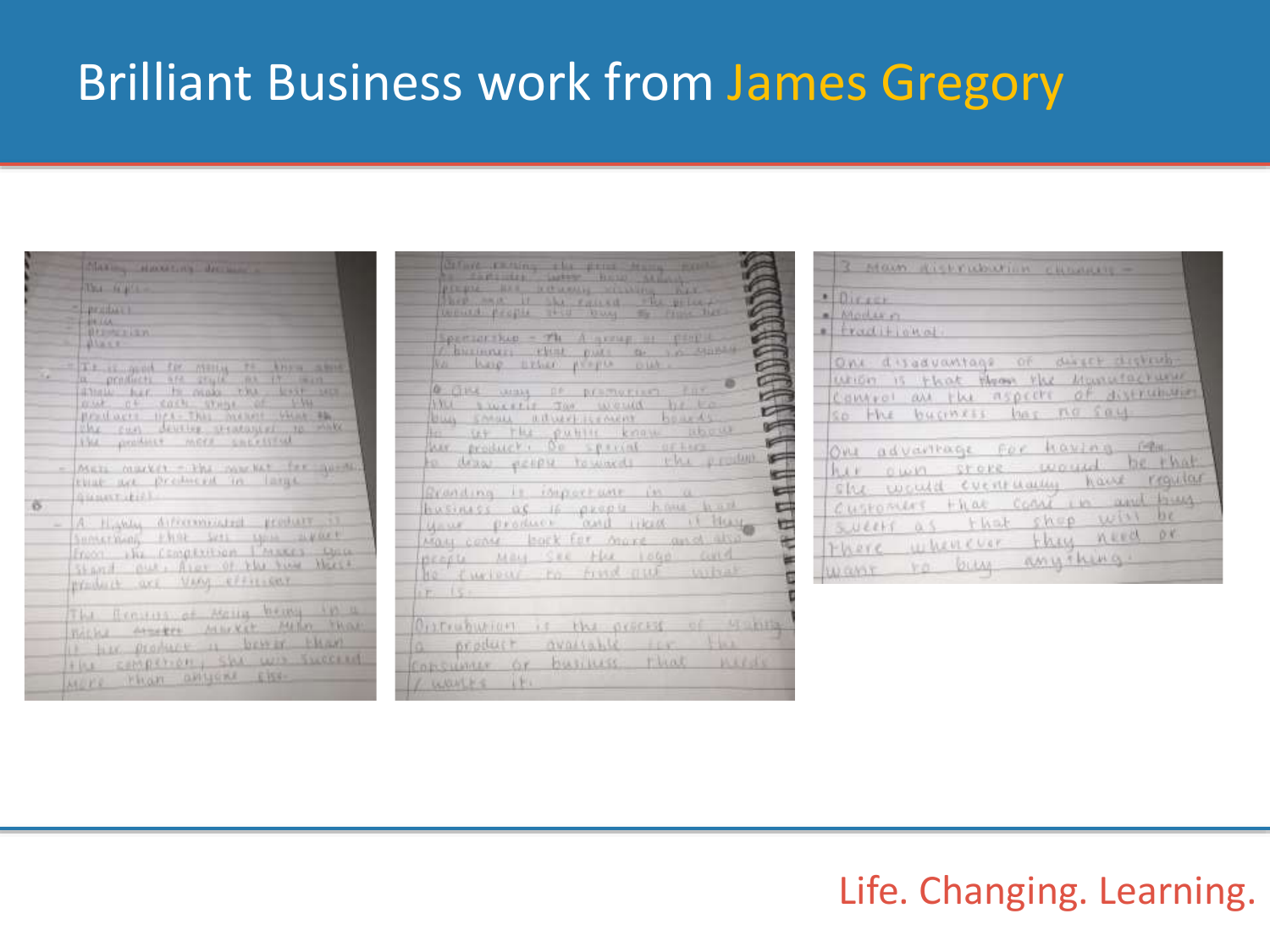# Danielle Walsh produced some excellent Business work

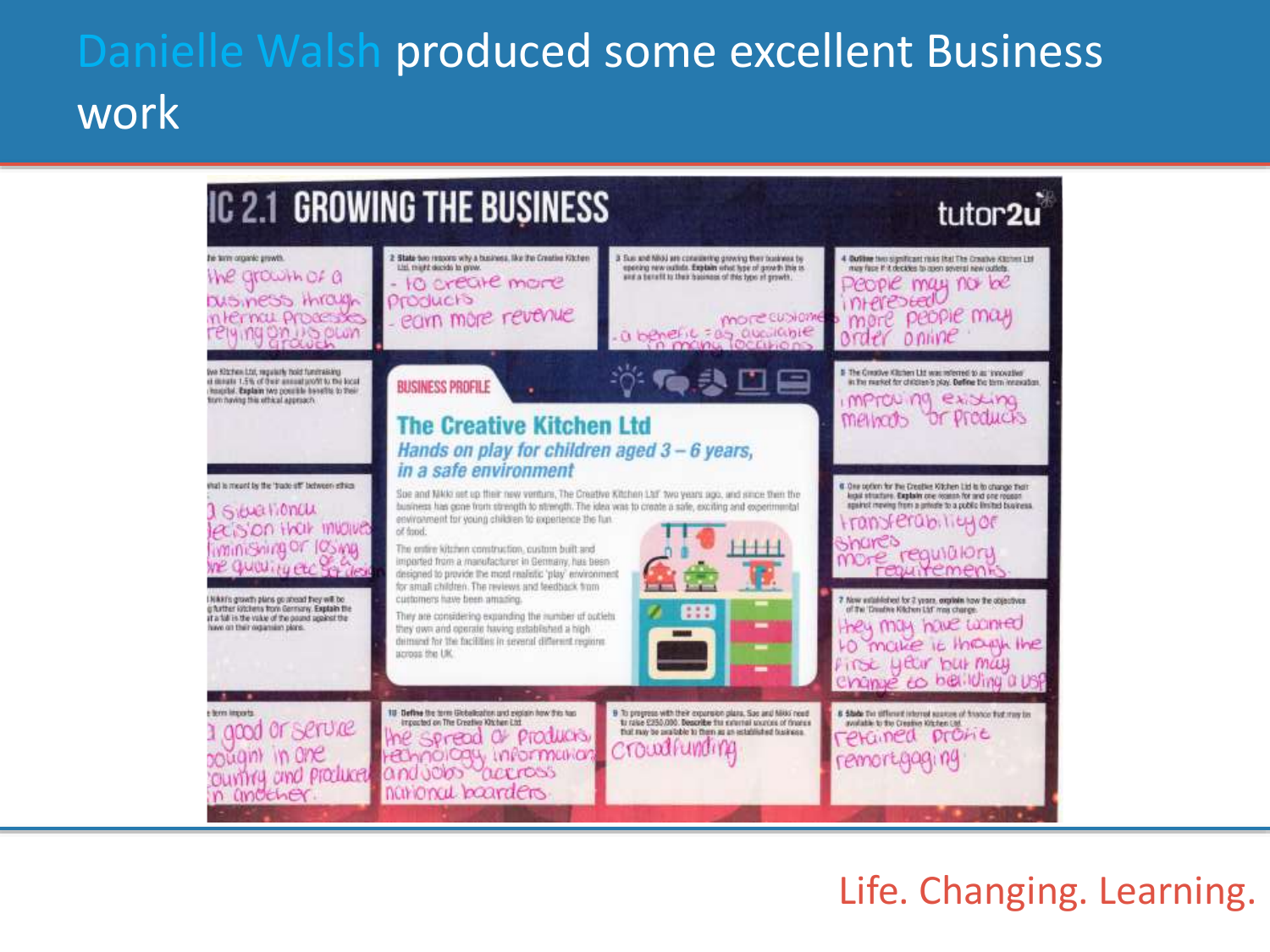# Impressive Drama work produced this week

Monologue: The comfort item (The black hoodie)

'I am your comfort, that is my job, it is what I was bought for - without you even realising.

I have been there for you in your darkest times and in light, yet you discard me in the corner like a rag.

But yet I stay here, to be here for you, I have a purpose for me and a reason for you to keep me. But one day, I will disappear, and you will have to confront your issues - even though I know will do anything to avoid that, you know why? Because you are a dumbass who cannot face their problems.

I know this, you know this, we all know this, yet you chose comfort over confrontation. Fair choice but the decision must be made: at a point where you can, without falling, without breaking. Good luck. Faye Davies Fayer Davies and the match of the speak free? Or stay trapped within yourself?

this is my yoya. Its pretty cool its metal I'm not that good with it but I'm still learning \*try a trick\* I got it for Christmas because I broke my old one its my 3<sup>rd</sup> yoyo my first one was this one its still works I promise it still works but it's a bit broken I can't do any tricks with this one but it okay I got the new one. Its soppo much better but it does hurt if it hits you. I also have this other youn it was also a Christmas present but this one isn't one I can do tricks with its from my nephew and its engraved but secretly my metal one is my favourite, yoyas they've been around for years there's a lot you can do with them, of course you could do tricks or you could simply just throw it up and down for hours I actually could. I anly started trying to use it again recently and I forgot how fun it is. It's super rewording when you finally land a trick or just try and learn a new one. Wait... what what am I doing? Why am I talking about yayas? This lockdown madness is getting to me

## Oliver Foster

### Monologue:

If I could say one thing to you, I'd say don't take them for granted. There will be so many things that come your way... no scratch that. Ununm ok. I want you to know that you'll be ok, you've got people by your side that you - no ughhh how am I meant to do this! Distraction. Distraction is needed. Whether it's playing football or learning a new language or simply just reading, even if you've read it a million times before. It'll keep you sane. The memories that come along with this photo are... lovely, but sometimes too much. They can be comforting when thought of at the right time but also just too real. You'll need more to escape to. You'll need somewhere you can hide away from everything, even when people tell you that that's wrong. And if you need to come back then use the photo. But only if you are

They sit on my head with a gentle securing squeeze from the band. It's solitary light blinks at me to tell me it's ready. I pull out my phone and connect it. The ever-recognizable tone plays as I go to my app. I scroll through thousands of artists and choices, until I land on one. And for the walk, I hear the beat and strum, or voice of discussion and fun.

### Phil Capewell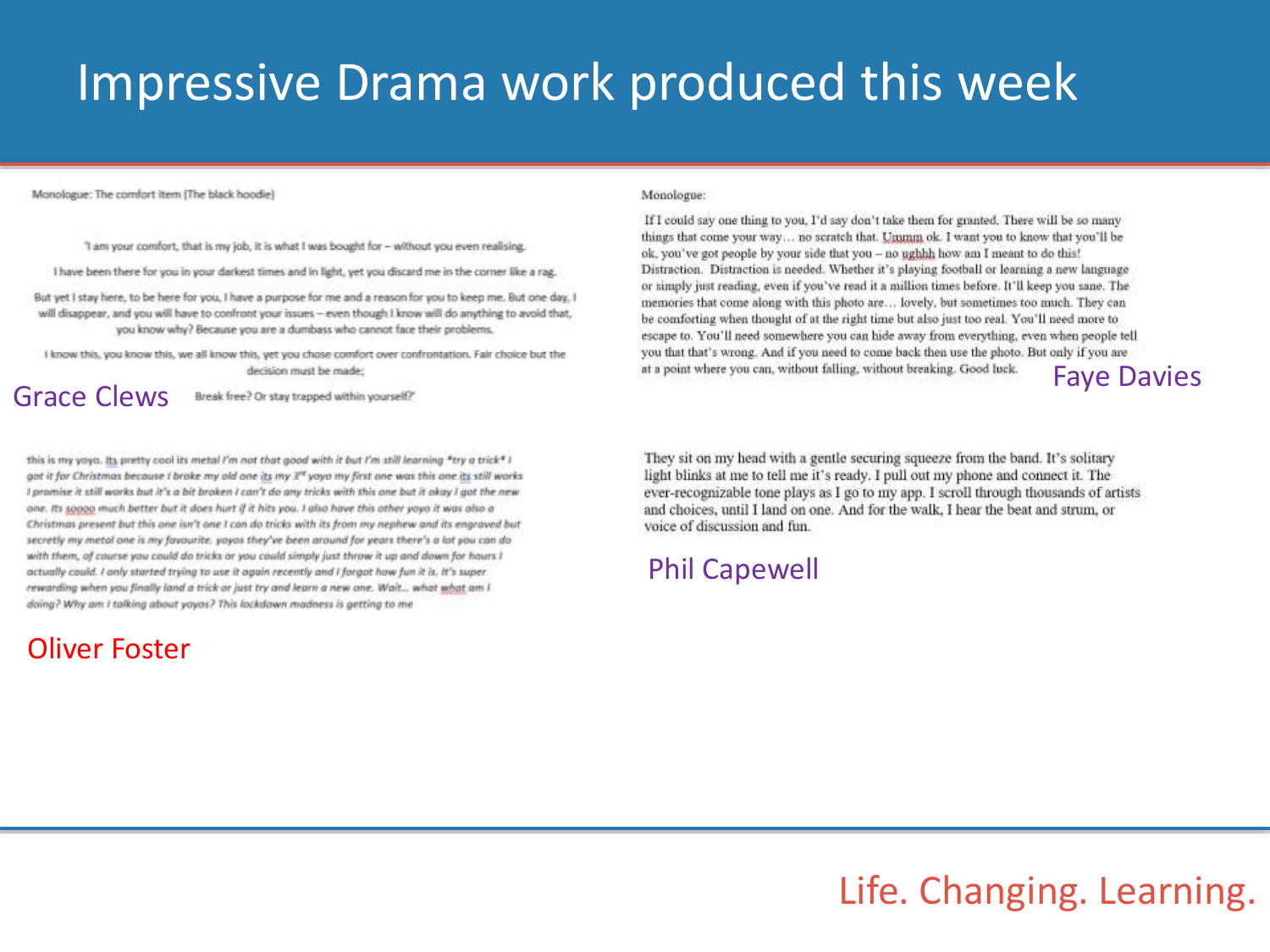# In English, Year 9 produced some wonderful speeches about remaining positive and resilient

### Speech

Hello everyone, I am Ruby Boulton and today I am going to be talking about 2020. And I know you have all heard enough of 2020 for now but lets focus on the positives...

2020 wasn't the best year but in some aspects it was also good and positive. Some examples of positivity in this year were things like the rainbows that people drew to put in their windows, and the NHS clap. But today I am going to be talking about Joe Wicks; I think that what Joe Wicks was doing for people all over the world was amazing! Considering he had his own problems too, he still put a smile to so many peoples faces. I know most people would say 'its just a workout', but no. exercise is so much more than physical.

Exercise isnt just jumping jacks and squats. Its an escape place for people. Its an enjoyment for people, its positive for people. It can help your mental health so much, even just by running down your road or going on a dog walk. It can clear your mind. And in these hard times Joe Wick helped so many peoples mental health and just by him doing a happy workout on TV, it could've saved someone's life! Just like if you walk past someone on the street and smile at them, that could've saved their life too.

During lockdown 0.1 at the start of 2020 Joe Wicks recorded a live workout every single weekday! So many families all over the world took part in these workouts, not just little kids. It was such a big positivity of 2020 as it started people's days off happy and ready for home learning. Every morning he would do shoutputs to people across all countries; it really did bring light to thousands of people's faces!

Joe Wicks helped us learn more about our mindset and how to be healthy, not just physically healthy but mentally healthy. He taught us to have fun and be stupid even if you are 40 years old. He taught us about foods and that you should love yourself.

So all I want to say is that if you aren't having the best day, please, please, please just go for a walk around the block or across a flowery field. I don't care where you walk but just go. Please. You may not feel like going before but, after you will feel so much better! Trust me.

2020 has been a rubbish year but it has taught us so much. Really so much. It has taught us to be grateful for everything. It has taught us that you can pretty much do most things from home. It has taught us more about mental health than ever. But most of all its taught us to appreciate the tiniest things more. To appreciate just a drive past your nan and grandads house to wave at them, or just a small facetime with your friends. So I do want to say thank you 2020.

Thank you.



The Month Links March 1980  $\frac{1}{\sqrt{2}}\left|\frac{\partial\mathbf{u}}{\partial\mathbf{u}}\right|=\frac{1}{\sqrt{2}}\left|\frac{\partial\mathbf{u}}{\partial\mathbf{u}}\right|=\frac{1}{\sqrt{2}}\left|\frac{\partial\mathbf{u}}{\partial\mathbf{u}}\right|=\frac{1}{\sqrt{2}}\left|\frac{\partial\mathbf{u}}{\partial\mathbf{u}}\right|=\frac{1}{\sqrt{2}}\left|\frac{\partial\mathbf{u}}{\partial\mathbf{u}}\right|=\frac{1}{\sqrt{2}}\left|\frac{\partial\mathbf{u}}{\partial\mathbf{u}}\right|=\frac{1}{\sqrt{2}}\left|\frac{\partial\mathbf{u}}$ uning thicets

**Ammy** 

 $\begin{minipage}{.4\linewidth} \begin{tabular}{l} \hline 1 & 1 & 1 \\ 1 & 1 & 1 \\ 1 & 1 & 1 \\ \hline \end{tabular} \end{minipage} \begin{minipage}{.4\linewidth} \begin{tabular}{l} \hline 1 & 1 \\ 1 & 1 \\ 1 & 1 \\ \hline \end{tabular} \end{minipage} \begin{minipage}{.4\linewidth} \begin{tabular}{l} \hline 1 & 1 \\ 1 & 1 \\ 1 & 1 \\ \hline \end{tabular} \end{minipage} \begin{minipage}{.4\linewidth} \begin{tabular}{l} \hline 1 & 1 \\ 1 & 1 \\ 1 & 1$ 

inclusive welcome infine and that that centralistichene

Constantink room by outbuild fifts and them whe menstrate . It have not been worked as fland comints. He are the sight of prevel Hinter bar

foriad librarity is something but I in S worker experience in the hand elevation ments she scheel, work or even leaving the lower

Thanks III, the number of women going the through this will decrease Thanks Ferita Lenger - we are in Scotland will be ever have to go through this of his action minishialan

in his circle bottom appearants

These small steps lead the journey to the show there is still light it the darkest of **Hims** 

### **Sophie Gomersall**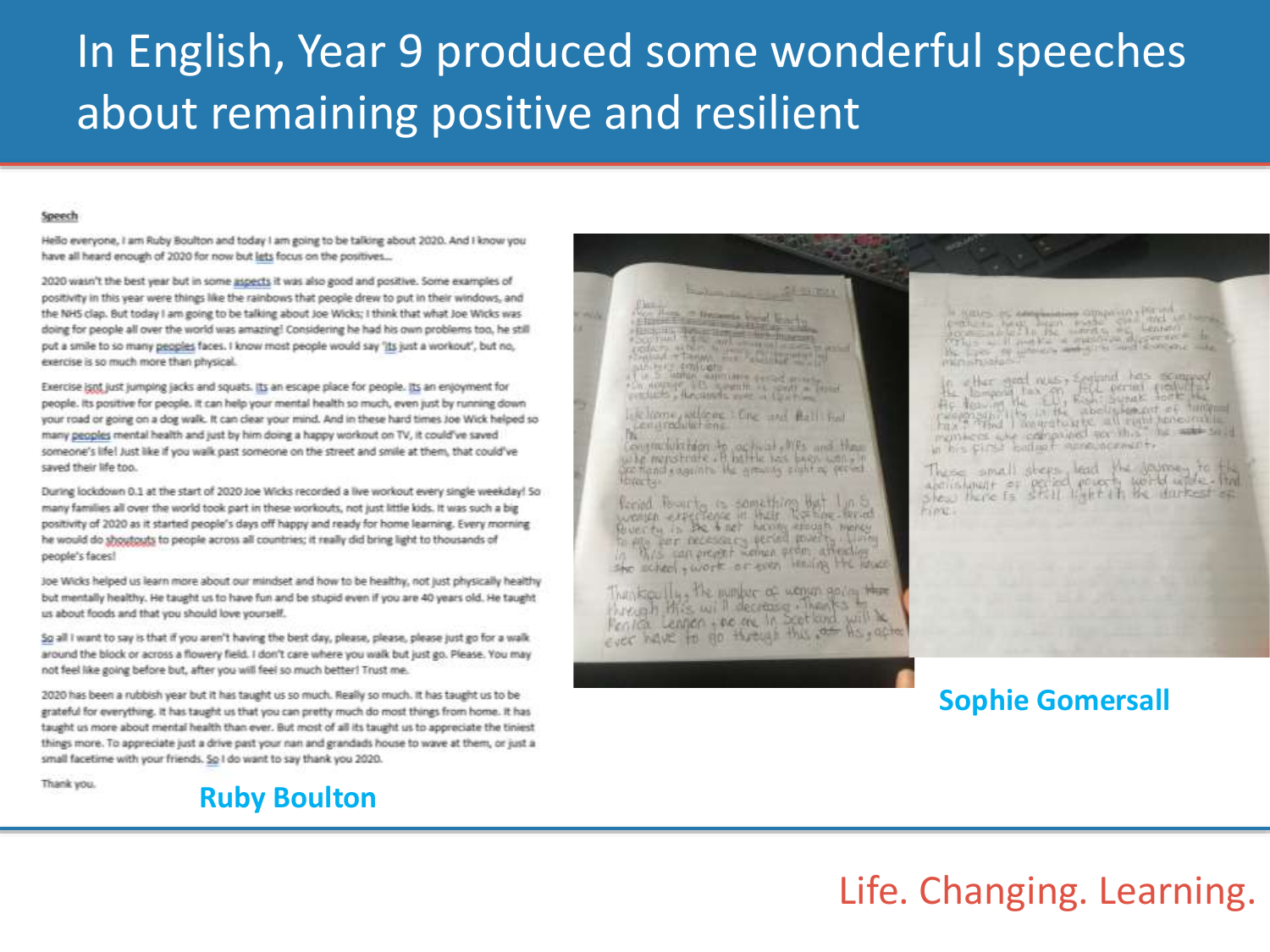Vinnie Paxton produced amazing History work on the ascension to the throne of England of King James 6<sup>th</sup> of Scotland





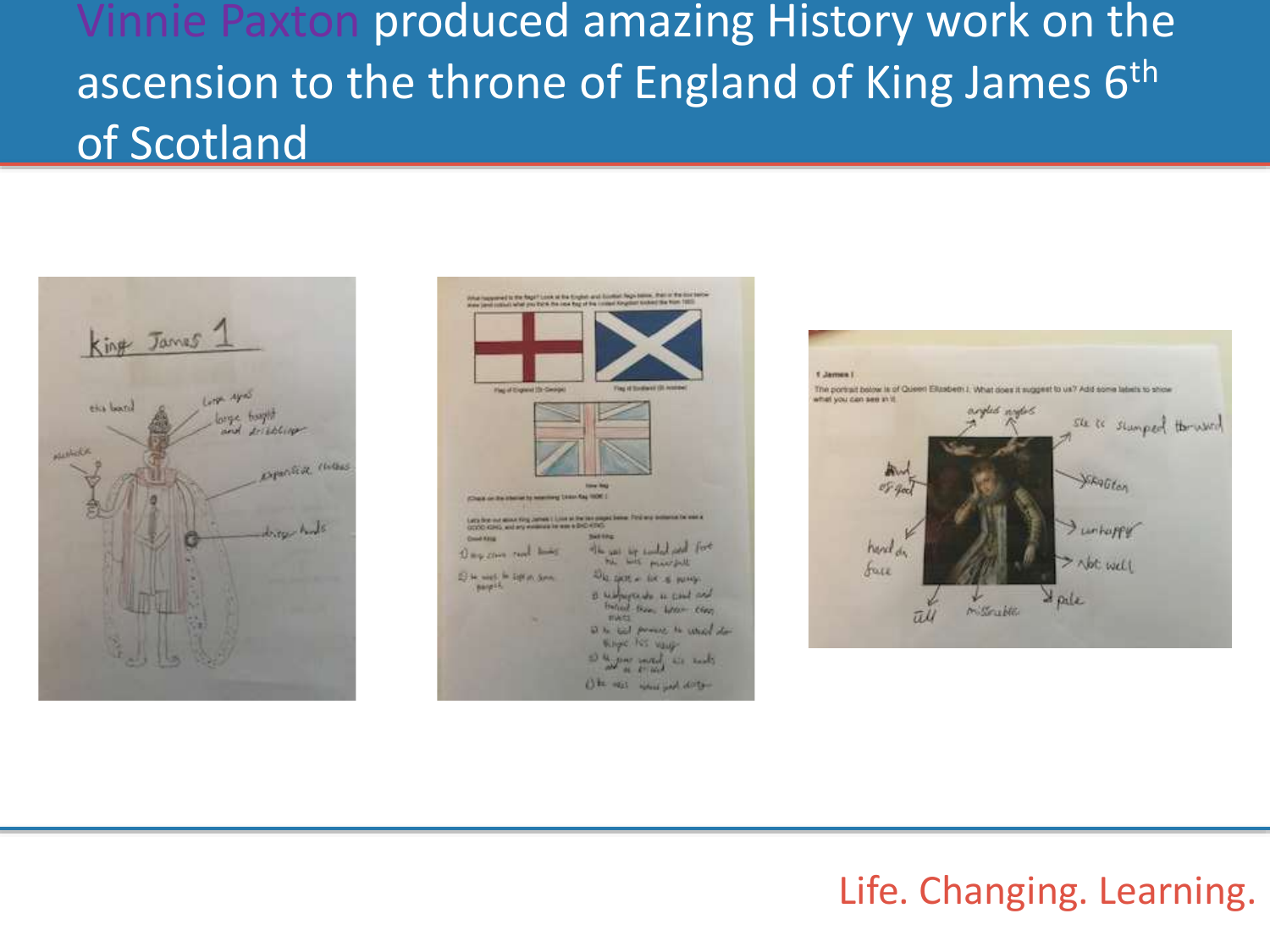# Year 8 produced 'Vitaminions' in their food lessons this week

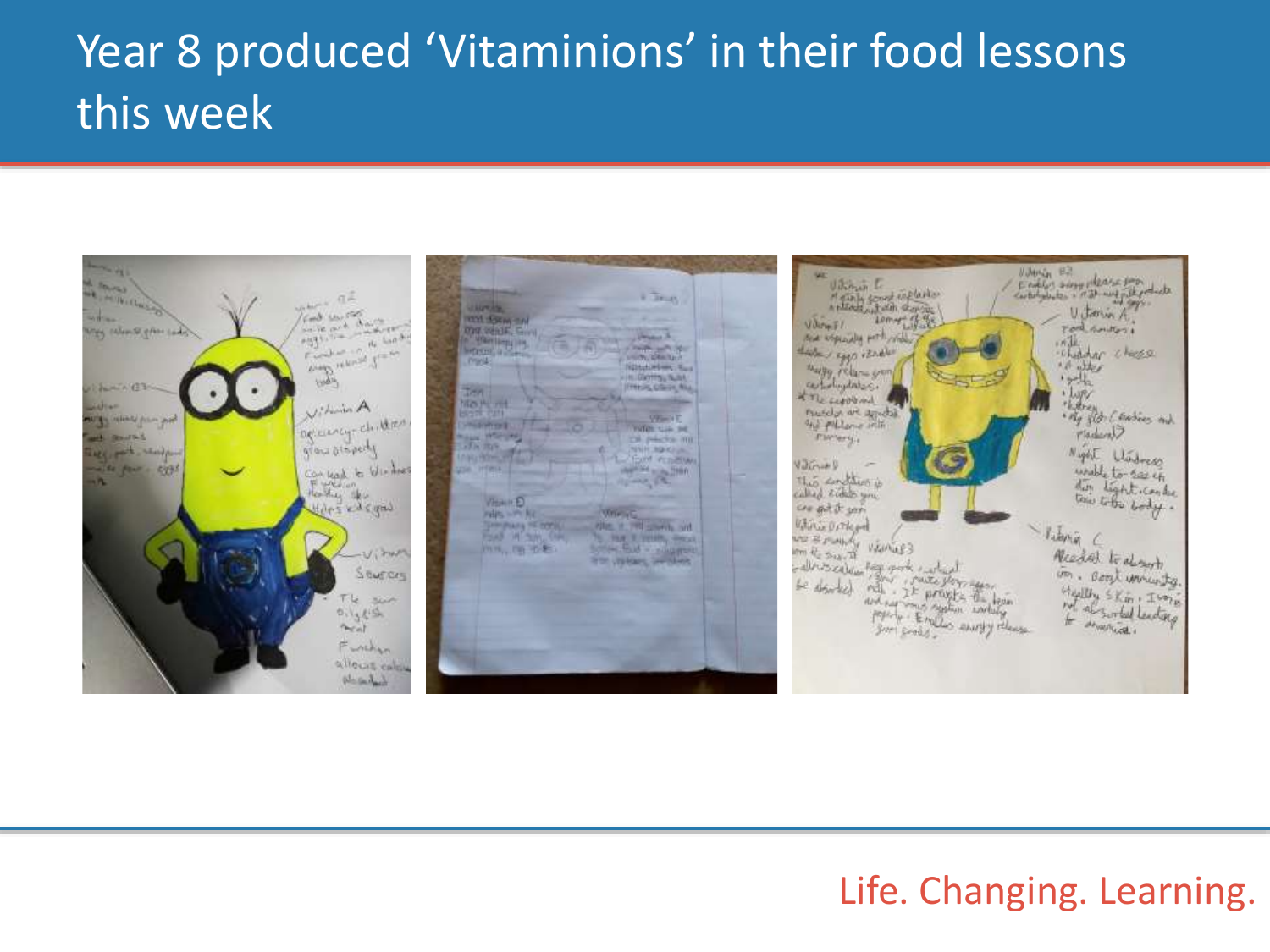# Year 8 produced 'Nutricorns' in their food lesson this week